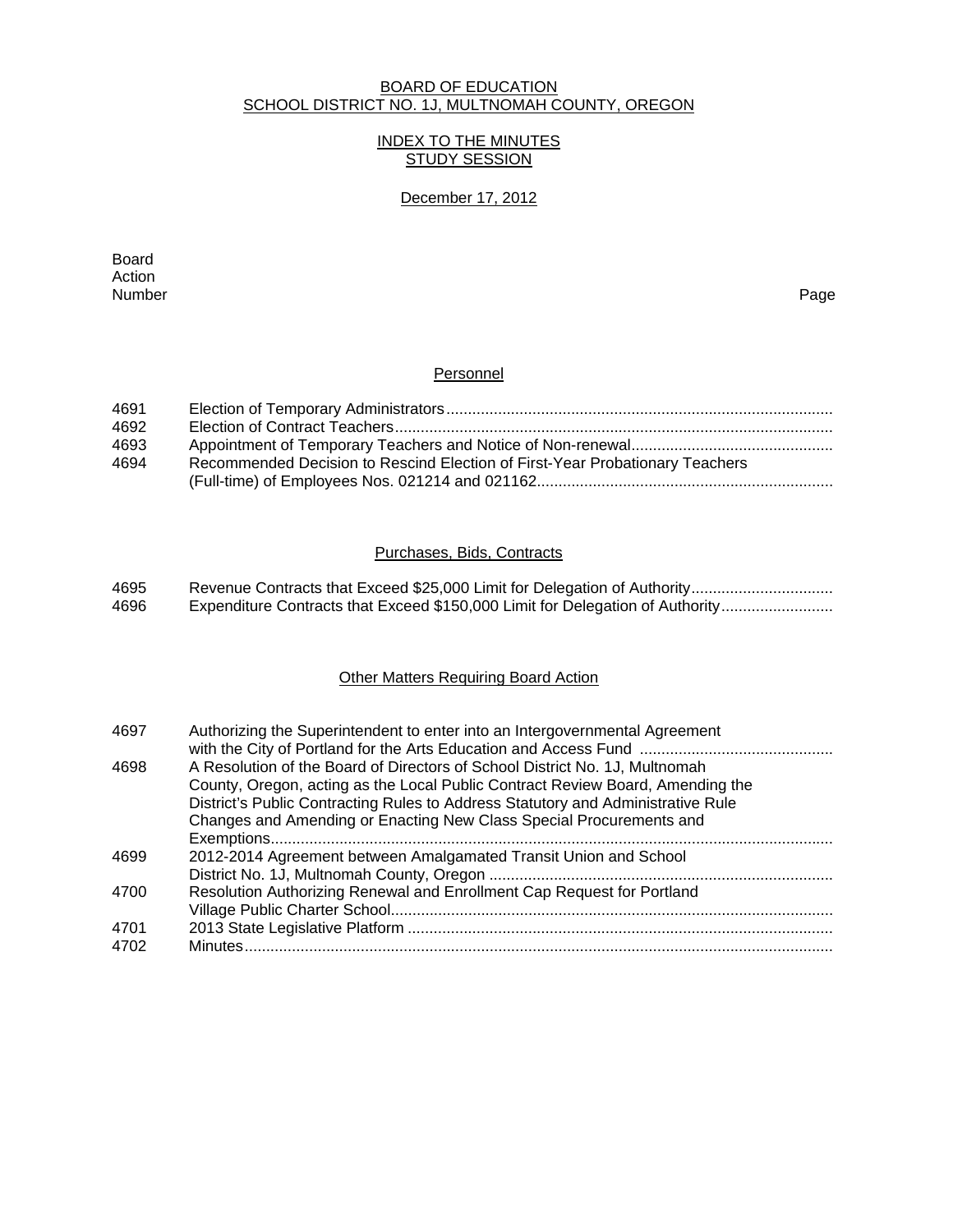#### OFFICE OF THE BOARD OF EDUCATION SCHOOL DISTRICT NO. 1J, MULTNOMAH COUNTY, OREGON BLANCHARD EDUCATION SERVICE CENTER PORTLAND, OREGON

The Study Session of the Board of Education came to order at 6:01pm at the call of Co-Chair Martin Gonzalez in the Board Auditorium of the Blanchard Education Service Center, 501 N. Dixon St, Portland, Oregon.

There were present: Pam Knowles

Ruth Adkins Bobbie Regan Trudy Sargent Martin Gonzalez, Co-Chair Matt Morton - *absent*  Greg Belisle, Co-Chair

Alexia Garcia, Student Representative

**Staff** 

 Carole Smith, Superintendent Caren Huson-Quiniones, Board Senior Specialist

Co-Chair Gonzalez stated that Board's hearts went out to the Sandy Hook Elementary School in Connecticut. Student and staff safety is a priority every day for PPS; principals and teachers have trained for emergencies. Legislation and laws are needed at all levels for a ban on assault weapons and limited access to guns in the community. In addition, we need to take a proactive approach on mental illness and needed funds. Everyone must take personal care at home, at work, and in the community. Co-Chair Gonzalez called for a moment of silence.

### **ARTS AND EDUCATION ACCESS FUND INTERGOVERNMENTAL AGREEMENT**

Deputy Chief Financial Officer David Wynde reported that the Board has discussed the Intergovernmental Agreement (IGA) on two previous occasions. The final IGA was now before the Board along with a recommendation to executive the IGA. Mayor Sam Adams stated that the goal has been to have an agreement that has the balance between making sure the money goes to where the voters approved it to go, knowing that PPS will face tough budgets in the future.

#### **RECOGNITION OF MAYOR SAM ADAMS**

Co-Chair Gonzalez stated that Mayor Adams had been an advocate for K-12 education in Portland and PPS appreciates all that he has done. Board members concurred. Superintendent Smith added that Mayor Adams had done an incredible job as Mayor in figuring out how to advocate and champion for schools.

Mayor Adams thanked the Board for making some decisions that were different from boards in the past. This Board supported the Superintendent and her management team to turn a strong and effective District foundation into a county-wide foundation.

Mayor Adams was presented with artwork created by Buckman student Juni Muelner.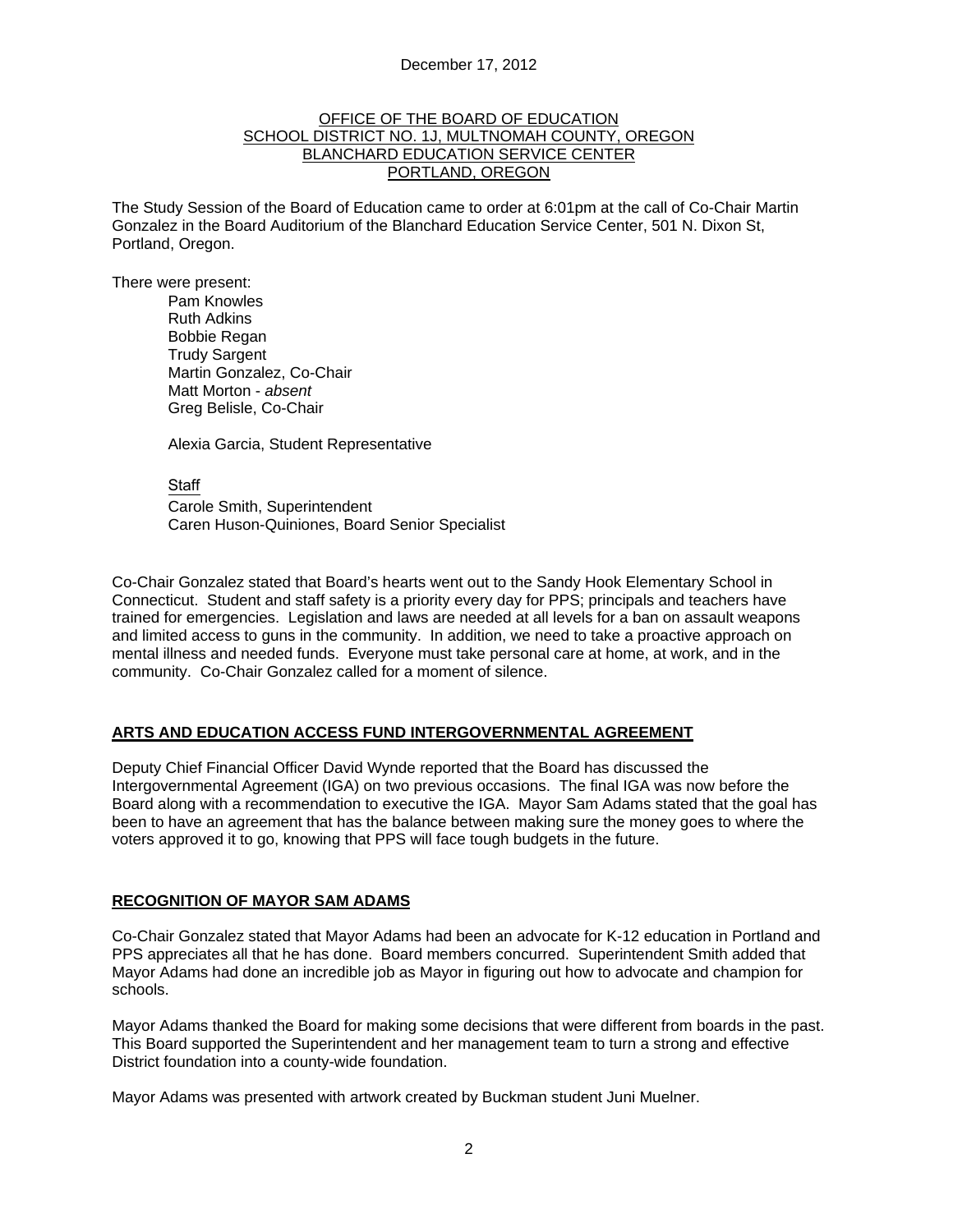Superintendent Smith announced that staff has heard from many residents who want more time on the six Jefferson Enrollment Balancing scenarios, so the timelines has been adjusted.

## **PUBLIC COMMENT**

Aaron Smirl, Beach parent, spoke of his experience in the enrollment balancing process and asked the Board to reconsider the process that has been used. A small enrollment balancing department in a huge cluster redistricting might require a huge task force. We need to slow down the process and gather information scientifically.

Andy Roe, Ockley Green parent, stated the importance of a community school. Many parents do not want to drive their children across town for school, but they have to ask themselves what the neighborhood school offers their children; they are forced to go elsewhere.

Wendy Hall Curtis stated that she did not see the current enrollment balancing process working longterm for the schools. Schools need stability in the Jefferson Cluster and they have not had that. A clear consensus cannot be reached in a month. The District needs to treat the community as partners in the decisions that affect their community. The Jefferson Cluster has had more disruptions than any other cluster in the District.

John DeZell testified on sex education that was being taught by Planned Parenthood in the schools, and the effect they are having on student's sexual development.

### **SECOND READING: PURCHASING POLICY AMENDMENTS**

Elaine Holt, Procurement Director, reported that the amendment to the District's public contracting rules had been open 21 days for public comment; the first reading of the policy was held on November 26<sup>th</sup>. No comments were received. Staff believes that the qualifications- based process for selecting architects and engineers places the District in a good place. The District will ultimately develop a data base of rates for comparisons and will use that in negotiations so that the proposed costs are fair and at equitable market rate.

### **AMALGAMATED TRANSIT UNION CONTRACT AGREEMENT**

Sean Murray, Chief Human Resources Officer, stated that the District had reached a tentative agreement with the Amalgamated Transit Union (ATU). Director of Labor Relations, Brock Logan, provided an update on the tentative agreement. Co-Chair Gonzalez commented that he was glad that the District found common ground with ATU, our partners in this effort.

### **HIGH SCHOOL SYSTEM DESIGN UPDATE**

Superintendent Smith reported that the High School System Design (HSSD) Update was staff's one year check-in. Sue Ann Higgens, Chief Academic Officer, stated that the HSSD Goals included: improve graduation rate; on-track to graduate in  $10<sup>th</sup>$  grade; college readiness; high school readiness; and, enrollment parity with community schools in demand. Trip Goodall, High Schools Director, reviewed the status report card and core program key elements. Greg Wolleck, High Schools Administrator, reviewed enrollment parity, adding that we were on track to meet the 2014-15 target. Ms. Higgens commented that next steps include convening a new high school action team and updating HSSD report card metrics.

Director Sargent questioned if Wilson High School was on staff's radar as they do not have enough students. Mr. Goodall responded that a number of discussions have occurred. His understanding was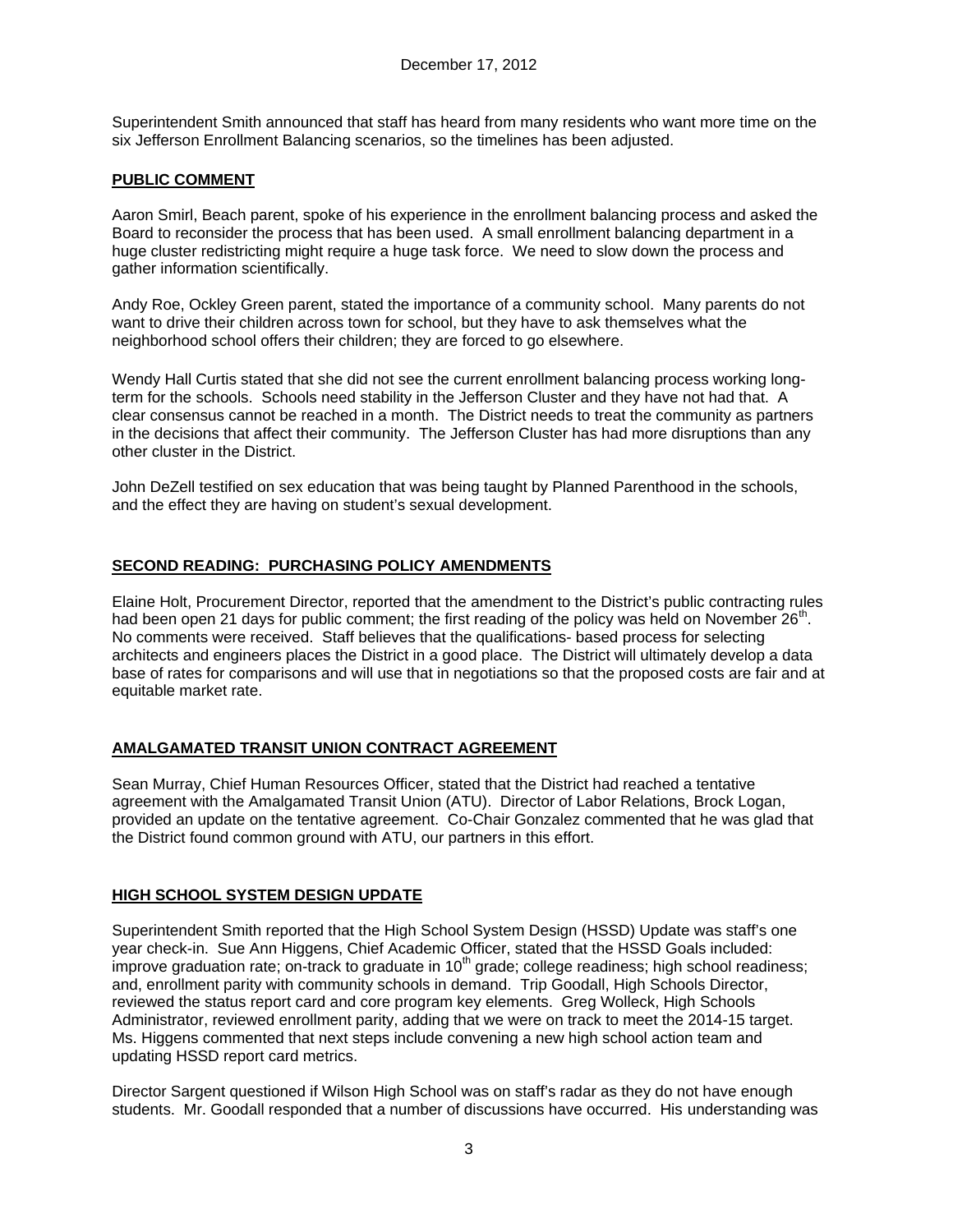that there was a 3-year bubble right now where the numbers will go down, but then go back up. In the coming months, deeper discussions would be held on Wilson.

Director Regan noted that students taking IB classes are holding steady, but students taking AP classes have decreased. Mr. Goodall responded that one high school has a limit on the number of AP classes a student can take. Students make choices about the courses they take, so he would have to sit with each principal to try and determine those choices.

Co-Chair Belisle questioned the widening of some achievement gaps. Ms. Higgens responded that the metric staff uses for college readiness, the success rate for white students increased, but all racial groups other than white showed less progress. Nationally, there is a strong dialogue about whether the SAT test is the right measure to use to evaluate all students. It is not a culturally responsive predictor of success in college. The SAT is available to all juniors, but optional. We need a finer sense of what incentives exist to take it. We need to understand the results better. Director Knowles questioned workforce readiness. Ms. Higgens responded that the targets in the report are for the 2014-2015 school year and to be in full implementation of CTE. We are not there yet in terms of workforce readiness. We have to get smarter in how to engage partners and what that means.

Director Sargent commented that the report mentions matching students to the right learning environment and that we need to do that in our Focus and Comprehensive Schools, not in our alternative schools. We have to look really hard at keeping kids on track.

Student Representative Garcia asked if there was another way to gather data from the students other than testing. Mr. Goodall responded that the District conducts a senior exit survey and that it also will explore family engagement at the high school level.

# **BUDGET DISCUSSION**

Mr. Wynde provided a forecast for the 2013-2014 budget, using the information that staff had to date. Staff was conservative in their estimates. The State Legislature has not appropriated a budget yet for K-12 and staff has no specific contract details for teachers next year. Sara Bottomley, Assistant Budget Director, reviewed the possibilities for the Governor's budget proposal, and also reviewed the Local Option revenue. Mr. Wynde stated that the Superintendent will present her proposed budget on April 15<sup>th</sup>. Director Regan stated that we need to put everything in perspective for the public.

# **LEGISLATIVE AGENDA**

David Williams, Government Relations Director, reported that the biggest moving part of all scenarios was the state school fund. Before the Board was a proposed legislative platform for the policy of the District as we face the legislative session. The overriding emphasis is on the financial situation that the District faces. Our focuses include: student achievement, education funding, and school district operations.

Director Regan mentioned that she thought the District would host three high school cluster PTA meetings to discuss the legislative agenda and that holding them prior to the legislative session might be a good thing. Superintendent Smith responded that staff was in the process of planning full cluster meetings.

### **OREGON SCHOOL BOARD ASSOCIATION LEGISLATIVE AGENDA**

Director Regan reported that the Oregon School Boards Association represents 198 school districts across Oregon. The development of their legislative platform was the result of 35 people across the state; it is more generic than the District's legislative platform. It has some good and supportive policies.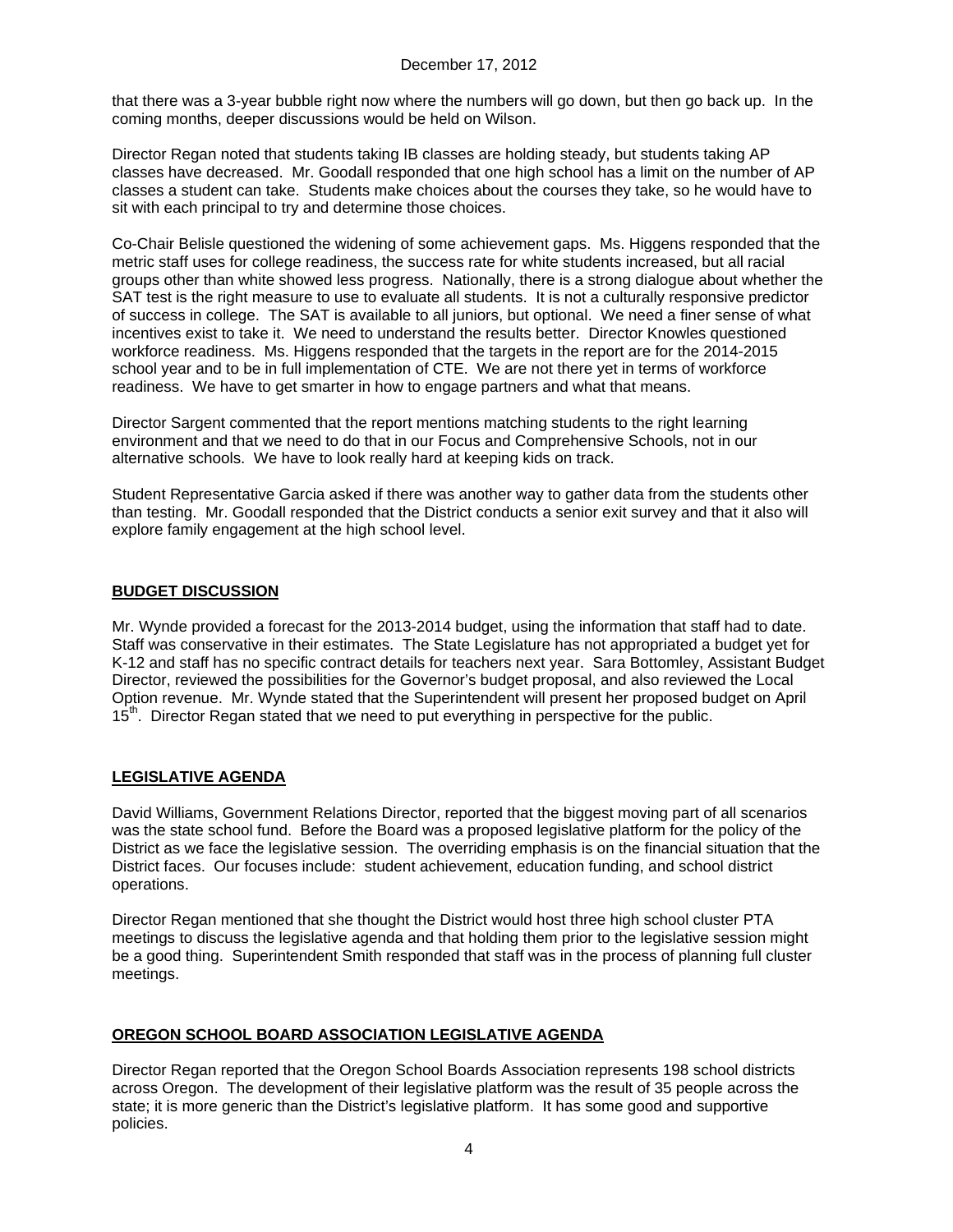Director Regan moved to accept the OSBA Legislative Agenda. The vote was put to a voice vote and passed unanimously (6-0).

## **PORTLAND VILLAGE SCHOOL**

Co-Chair Gonzalez stated that he would be abstaining from this item as his daughter attends Portland Village School (PVS). Co-Chair Belisle chaired the discussion.

Superintendent Smith reported that her recommendation reflected the Work Session discussion and retaining the enrollment cap in light of the District's budget situation. Kristen Miles, Charter Schools Manager, provided an overview of the process.

Director Adkins stated that she was still a "no" vote as she feels that charter schools do not meet the needs of students of color and do not close the achievement cap. In addition, she was concerned about PPS school stability in the cluster.

Ethan Medley, President of PVS' Board of Directors, thanked the PPS Board for their thorough consideration of their modified enrollment cap.

Director Sargent commented that she appreciates the compromise that PVS came up with and think their proposed enrollment cap was reasonable. Director Knowles concurred, adding that they offer the unique Waldorf model; they need the increased enrollment cap to be a sustainable program.

### **ADJOURN**

Co-Chair Gonzalez adjourned the Study Session at 9:00pm.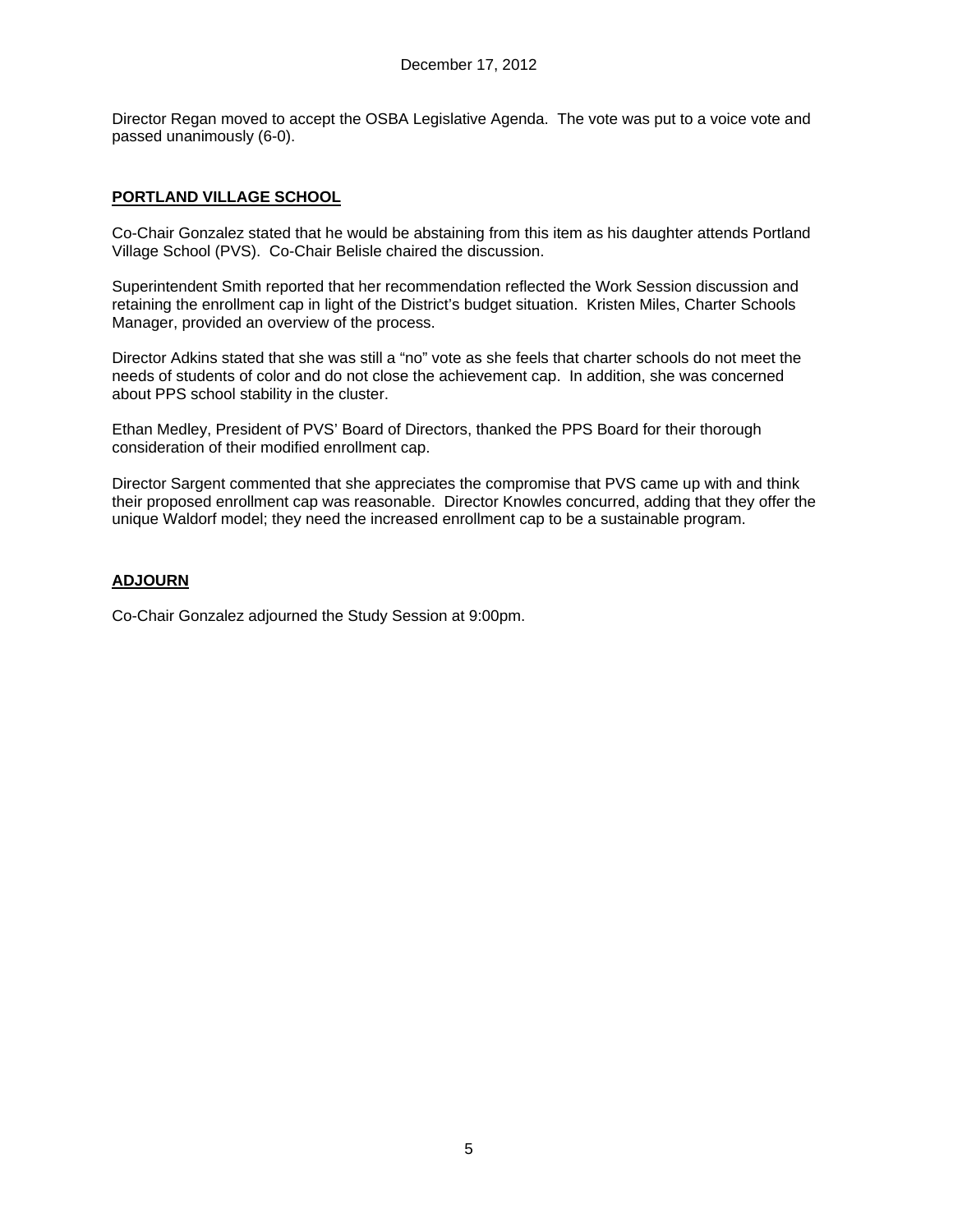# Personnel

The Superintendent RECOMMENDED adoption of the following items:

### Numbers 4691 through 4694

Director Adkins moved and Director Belisle seconded the motion to adopt the above numbered items. The motion was put to a voice vote and passed unanimously (vote: 6-yes, 0-no; with Director Morton absent and Student Representative Garcia voting yes, unofficial).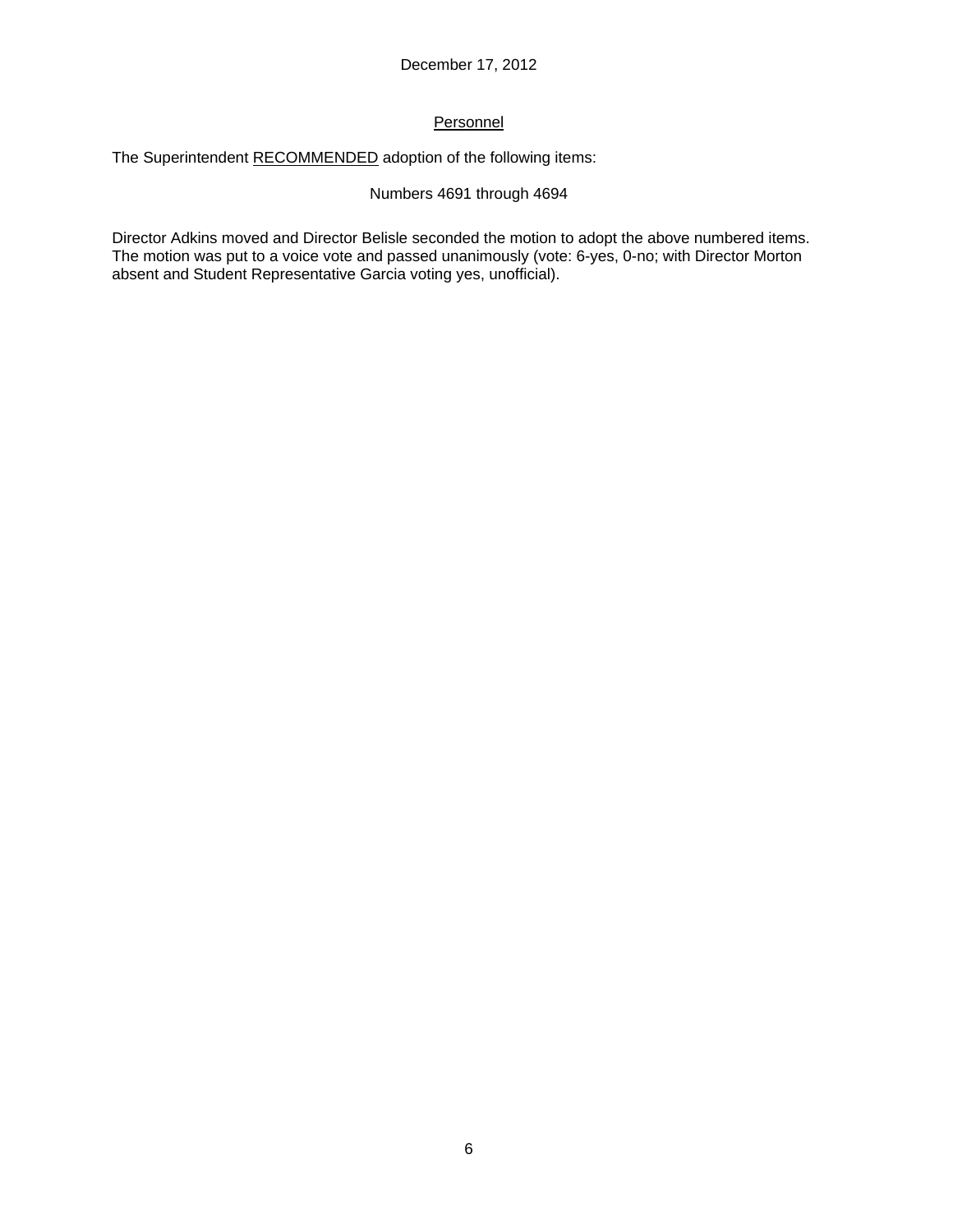#### Election of Temporary Administrators

### **RECITAL**

The following persons have served or will serve in administrative positions with the District, and the Superintendent recommends them to the Board of Education ("Board") for election as Temporary Administrators.

### **RESOLUTION**

The Board accepts the Superintendent's recommendation and by this resolution hereby elects as Temporary Administrators for the school year 2012-13 the following persons, according to the employment terms and conditions set out in the standard District contract, with all to be placed on the applicable Salary Guide that now exists or is hereafter amended:

i.

| First | Last | m      |  |
|-------|------|--------|--|
| HH    | Voat | 019296 |  |

*S. Murray* 

### **RESOLUTION No. 4692**

#### Election of Contract Teachers

### **RECITAL**

On the advice of the Chief Human Resources Officer, the Superintendent recommends that the teacher listed below who has been employed by the District as a regularly appointed teacher for three or more successive school years be elected as Contract Teacher.

#### **RESOLUTION**

The Board of Education accepts the Superintendent's recommendation**,** and by this resolution hereby elects as a Contract Teachers for the school year 2012-13 the following persons:

| First  | Last           |        |  |
|--------|----------------|--------|--|
| Michal | <b>Barasch</b> | 018887 |  |

#### *S. Murray*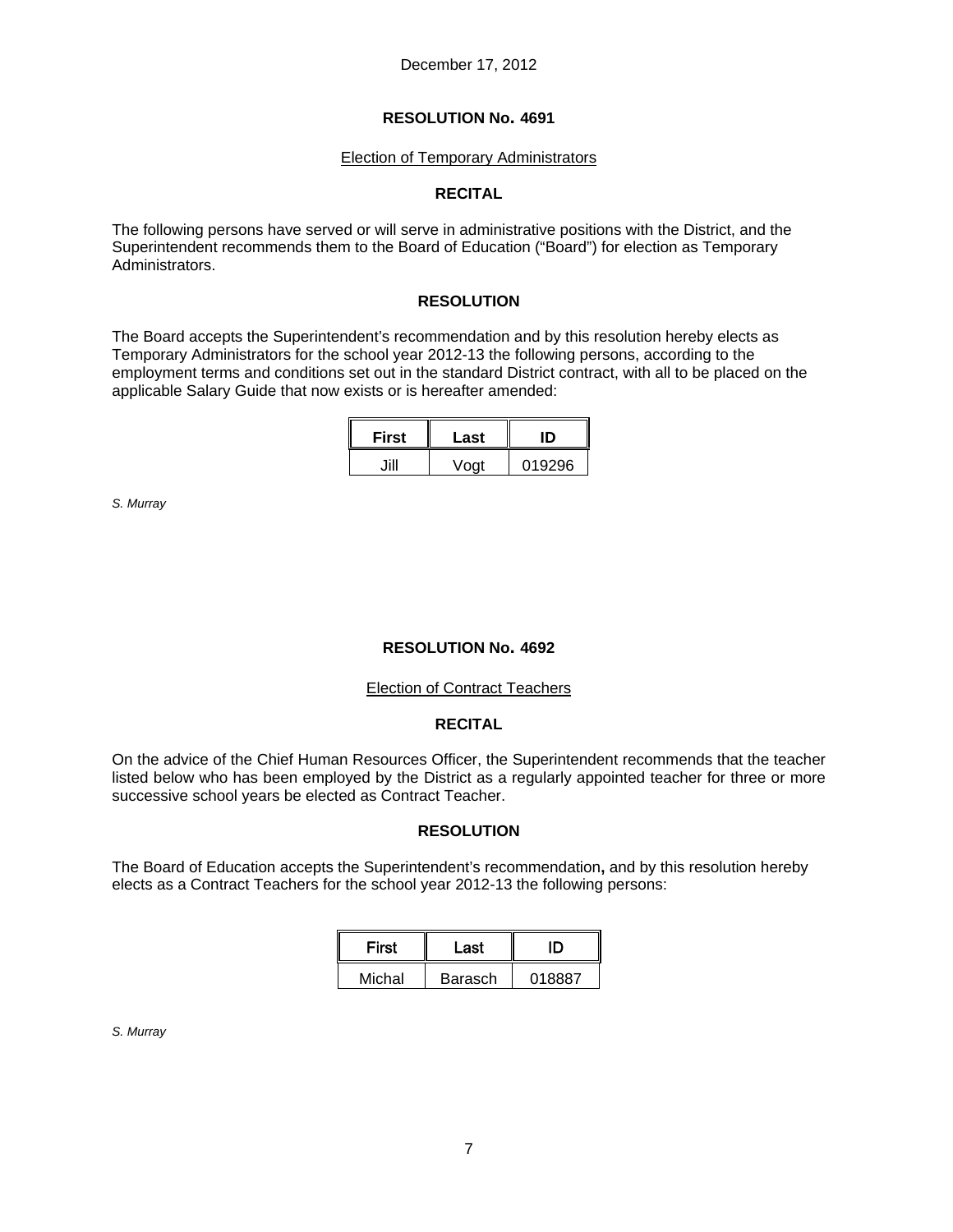### Appointment of Temporary Teachers and Notice of Non-renewal

### **RESOLUTION**

The Board of Education accepts the recommendation to designate the following persons as temporary teachers for the term listed below. These temporary contracts will not be renewed beyond their respective termination dates because the assignments are temporary and District does not require the teachers' services beyond completion of their respective temporary assignments.

| <b>First</b> | _ast       |        | Eff. Date  | <b>Term Date</b> |
|--------------|------------|--------|------------|------------------|
| Lauren       | Mummert    | 015233 | 11/20/2012 | 2/22/2013        |
| Carolvn      | Mvers      | 018966 | 8/29/2012  | 6/19/2013        |
| _ora         | Schachtili | 015566 | 11/26/2012 | 6/19/2013        |

*S. Murray* 

### **RESOLUTION No. 4694**

#### Recommended Decision to Rescind Election of First-Year Probationary Teachers (Full-time) of Employees Nos. 021214 & 021162

On October 29, 2012, by Resolution 4663, the Board of Education approved the Election of First-Year Probationary Teachers (Full-time) of Employee Nos. 021214 and 021162. Because these employees are not TSPC-Licensed employees, Employee Nos. 021214 and 021162 are removed from the Election of First-year Probationary Teachers (Full-time) list.

*S. Murray*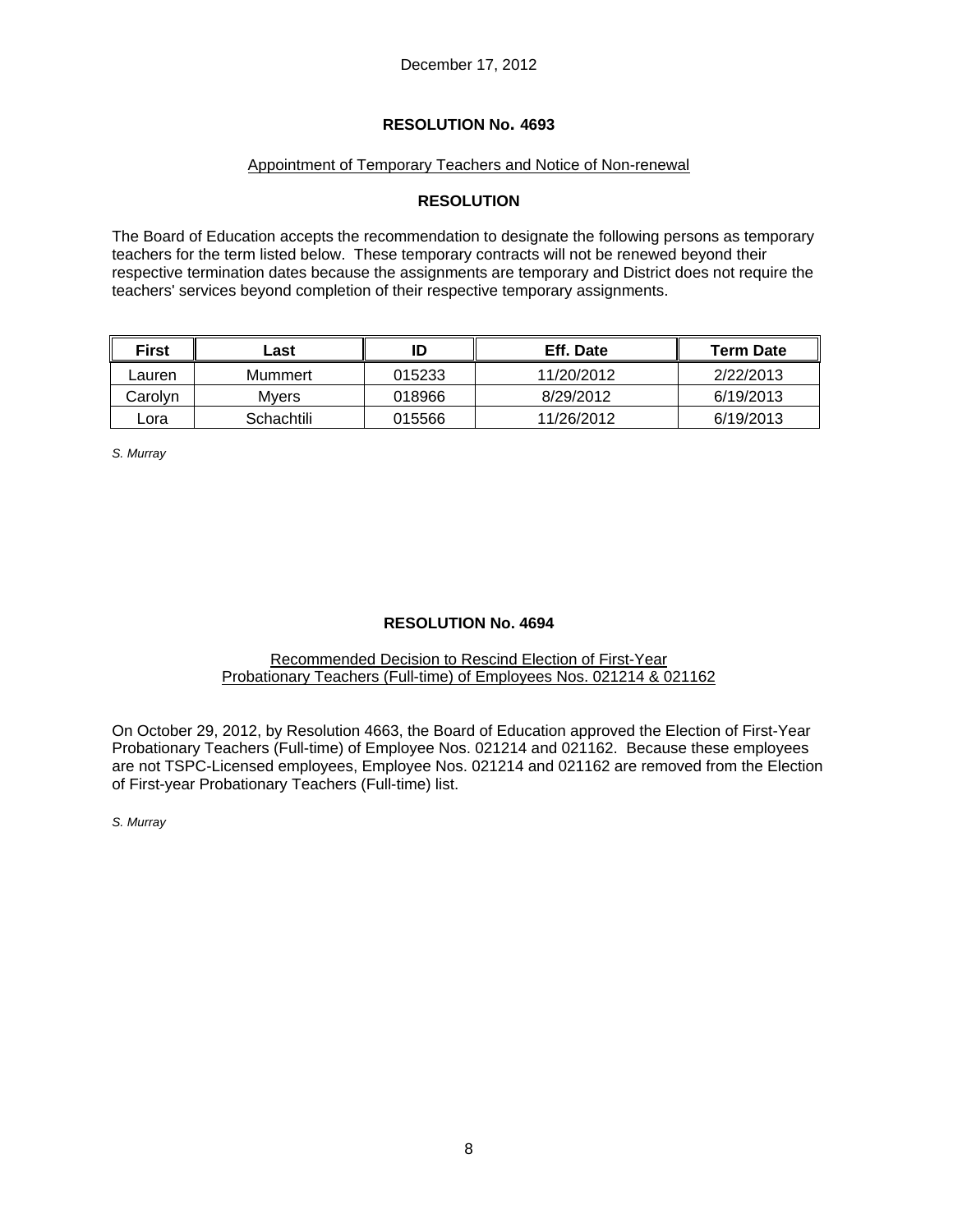### December 17, 2012

#### Purchases, Bids, Contracts

The Superintendent RECOMMENDED adoption of the following items:

### Numbers 4695 and 4696

Director Adkins moved and Director Belisle seconded the motion to adopt the above numbered items. The motion was put to a voice vote and passed unanimously (vote: 6-yes, 0-no; with Director Morton absent and Student Representative Garcia voting yes, unofficial).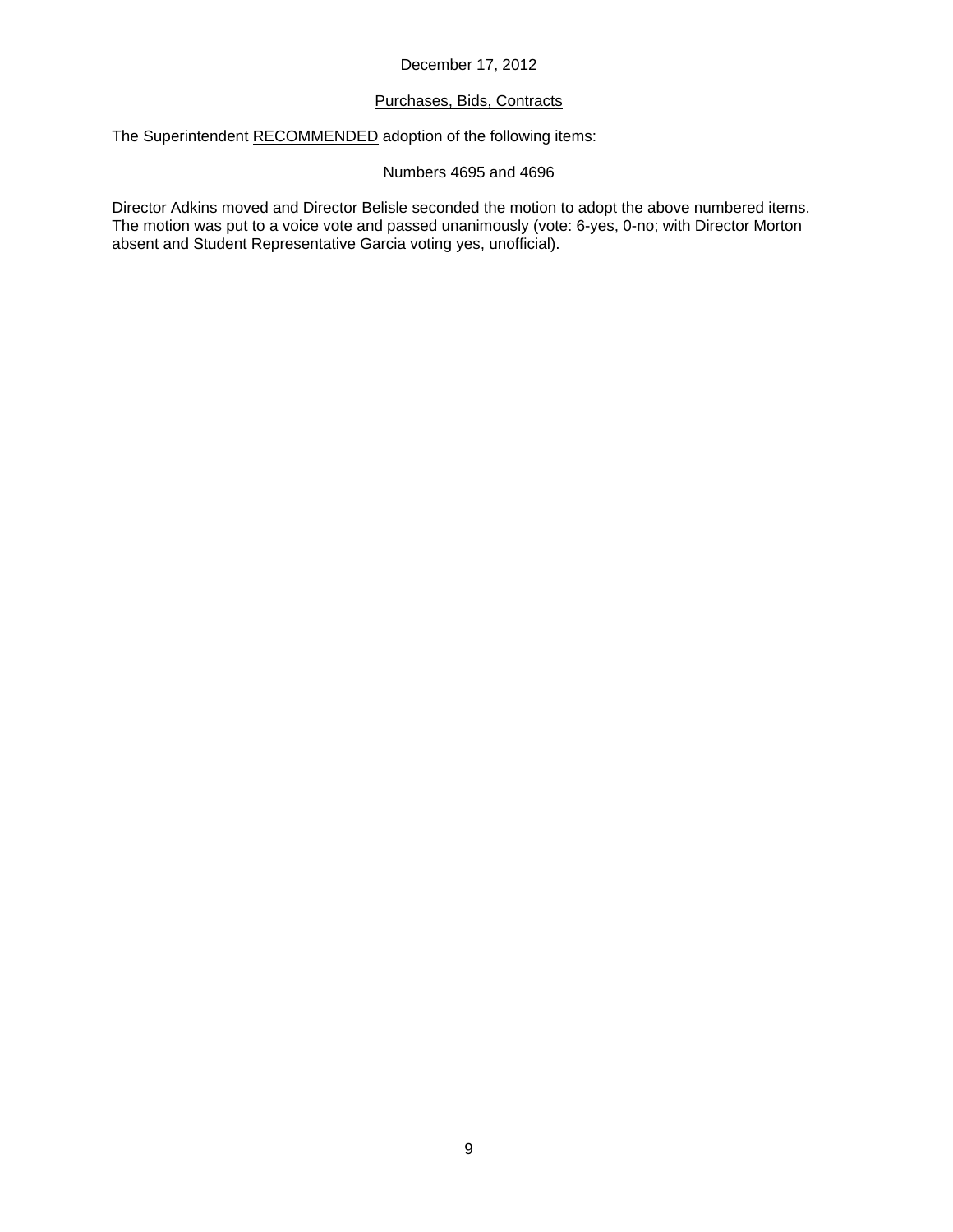### December 17, 2012

#### **RESOLUTION No. 4695**

#### Revenue Contracts that Exceed \$25,000 Limit for Delegation of Authority

### **RECITAL**

Portland Public Schools ("District") Public Contracting Rules PPS-45-0200 ("Authority to Approve District Contracts; Delegation of Authority to Superintendent") requires the Board of Education ("Board") to enter into and approve all contracts, except as otherwise expressly authorized. Contracts exceeding \$25,000 per contractor are listed below.

#### **RESOLUTION**

The Superintendent recommends that the Board approve these contracts. The Board accepts this recommendation and by this resolution authorizes the Deputy Clerk to enter into agreements in a form approved by General Counsel for the District.

### **NEW CONTRACTS**

#### No New Contracts

### **NEW INTERGOVERNMENTAL AGREEMENTS / REVENUE ("IGA/Rs")**

| Contractor              | <b>Contract Term</b>            | <b>Contract Type</b> | <b>Description of Services</b>                                                                                                                                                                                          | Contract<br>Amount | Responsible<br>Administrator,<br><b>Funding Source</b>    |
|-------------------------|---------------------------------|----------------------|-------------------------------------------------------------------------------------------------------------------------------------------------------------------------------------------------------------------------|--------------------|-----------------------------------------------------------|
| University of<br>Oregon | 06/01/12<br>through<br>05/31/13 | IGA/R 59539          | District-wide: Funds to be<br>used for a three-year<br>continuation of the K-12<br>Oregon Chinese Flagship<br>project, focusing on Chinese<br>literacy, secondary<br>immersion, and intentional<br>program replication. | \$450,000          | G. Garcia<br><b>Fund 205</b><br>Dept. 9999<br>Grant G1273 |

### **AMENDMENTS TO EXISTING CONTRACTS**

No Amendments to Existing Contracts

# **LIMITED SCOPE REAL PROPERTY AGREEMENTS AND AMENDMENTS**

No Limited Scope Real Property Agreements and Amendments

*N. Sullivan*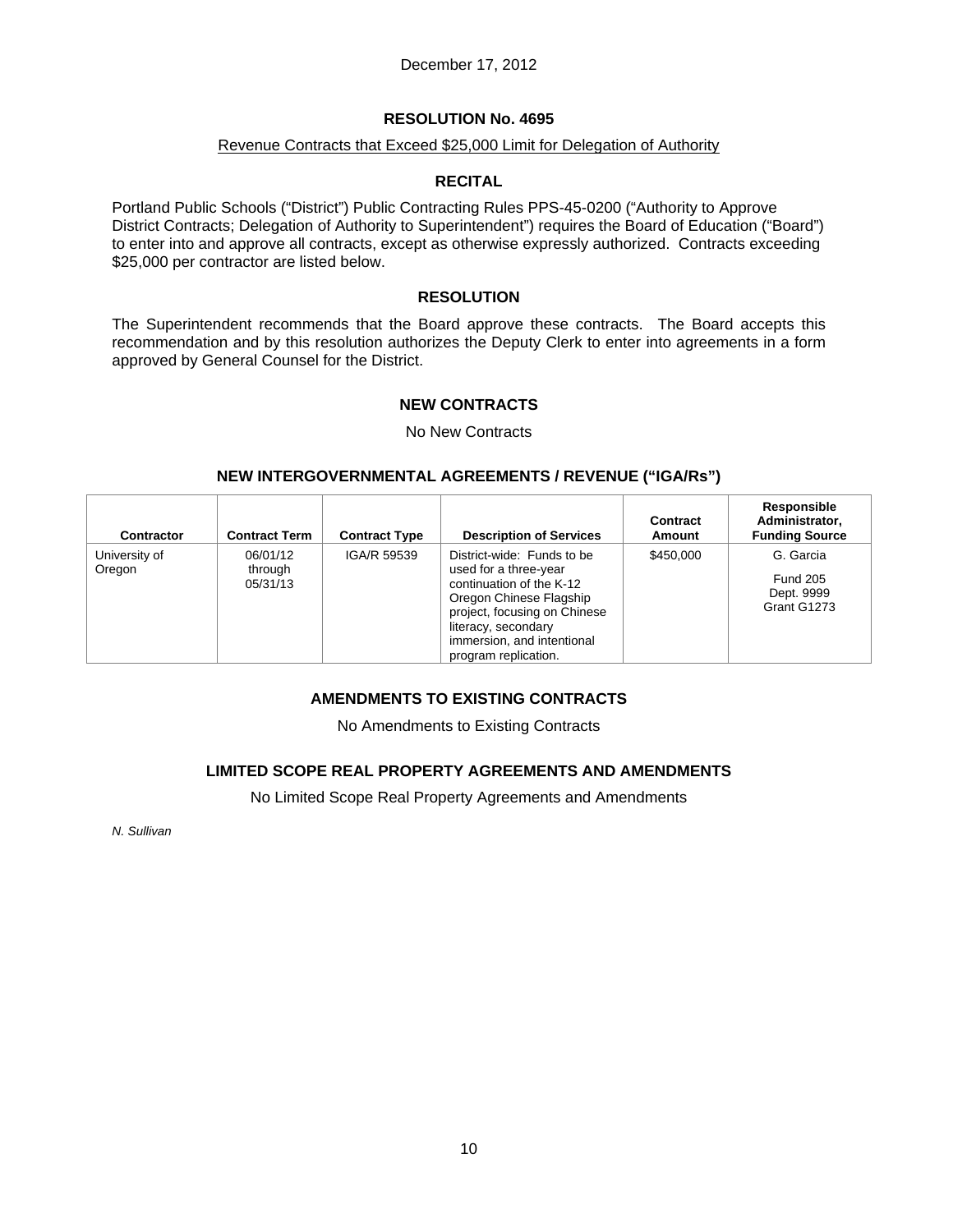### Expenditure Contracts that Exceed \$150,000 for Delegation of Authority

### **RECITAL**

Portland Public Schools ("District") Public Contracting Rules PPS-45-0200 ("Authority to Approve District Contracts; Delegation of Authority to Superintendent") requires the Board of Education ("Board") enter into contracts and approve payment for products, materials, supplies, capital outlay, equipment, and services whenever the total amount exceeds \$150,000 per contract, excepting settlement or real property agreements. Contracts meeting this criterion are listed below.

### **RESOLUTION**

The Superintendent recommends that the Board approve these contracts. The Board accepts this recommendation and by this resolution authorizes the Deputy Clerk to enter into agreements in a form approved by General Counsel for the District.

### **NEW CONTRACTS**

| Contractor                   | <b>Contract Term</b>            | <b>Contract Type</b>                                    | <b>Description of Services</b>                                                                                                                                 | <b>Contract</b><br>Amount | Responsible<br>Administrator.<br><b>Funding Source</b> |
|------------------------------|---------------------------------|---------------------------------------------------------|----------------------------------------------------------------------------------------------------------------------------------------------------------------|---------------------------|--------------------------------------------------------|
| Heery International,<br>Inc. | 12/18/12<br>through<br>12/31/16 | Engineering and<br><b>Related Services</b><br>ENG 59xxx | District-wide: Bond program<br>management and related<br>construction management<br>services; part of the 2012<br><b>Capital Construction Bond</b><br>Program. | \$4.222,000               | J. Owens<br><b>Fund 405</b><br>Dept. 5511              |

# **NEW INTERGOVERNMENTAL AGREEMENTS ("IGAs")**

#### No New IGAs

### **AMENDMENTS TO EXISTING CONTRACTS**

| Contractor                                    | Contract<br>Term                                              | <b>Contract Type</b>                               | <b>Description of Services</b>                                                                                                            | Amendment<br>Amount,<br><b>Contract Total</b> | Responsible<br>Administrator,<br><b>Funding Source</b>        |
|-----------------------------------------------|---------------------------------------------------------------|----------------------------------------------------|-------------------------------------------------------------------------------------------------------------------------------------------|-----------------------------------------------|---------------------------------------------------------------|
| <b>NCM Contracting</b><br>Group, LP           | 11/20/12<br>through<br>05/19/13<br>Year 6 of<br>Contract      | Service<br>Requirements<br>SR 55620<br>Amendment 6 | District-wide: Six-month<br>extension of contract for<br>hazmat abatement services.                                                       | \$65,000<br>\$165,000                         | T. Magliano<br><b>Fund 191</b><br>Dept. 5597<br>Project F1006 |
| Albina Head Start.<br>Inc.                    | 09/01/12<br>through<br>08/31/13<br>Year 2 of<br>Contract      | Personal<br>Services<br>PS 58563<br>Amendment 1    | Madison and Roosevelt HS:<br>One-year extension of<br>contract for Early Head Start<br>services for 28 children.                          | \$200,000<br>\$400,000                        | S. Higgens<br><b>Fund 101</b><br>Dept. 4306                   |
| Pinnacle Risk<br>Management<br>Services, Inc. | 01/20/13<br>through<br>01/19/15<br>Years 3 & 4 of<br>Contract | Personal<br>Services<br>PS 58131<br>Amendment 2    | District-wide: Two-year<br>extension of contract for third<br>party administration of<br>workers' compensation<br>claims; RFP #05-10-089. | \$375,000<br>\$800,000                        | <b>B.</b> Meyers<br><b>Fund 601</b><br>Dept. 5540             |

*N. Sullivan*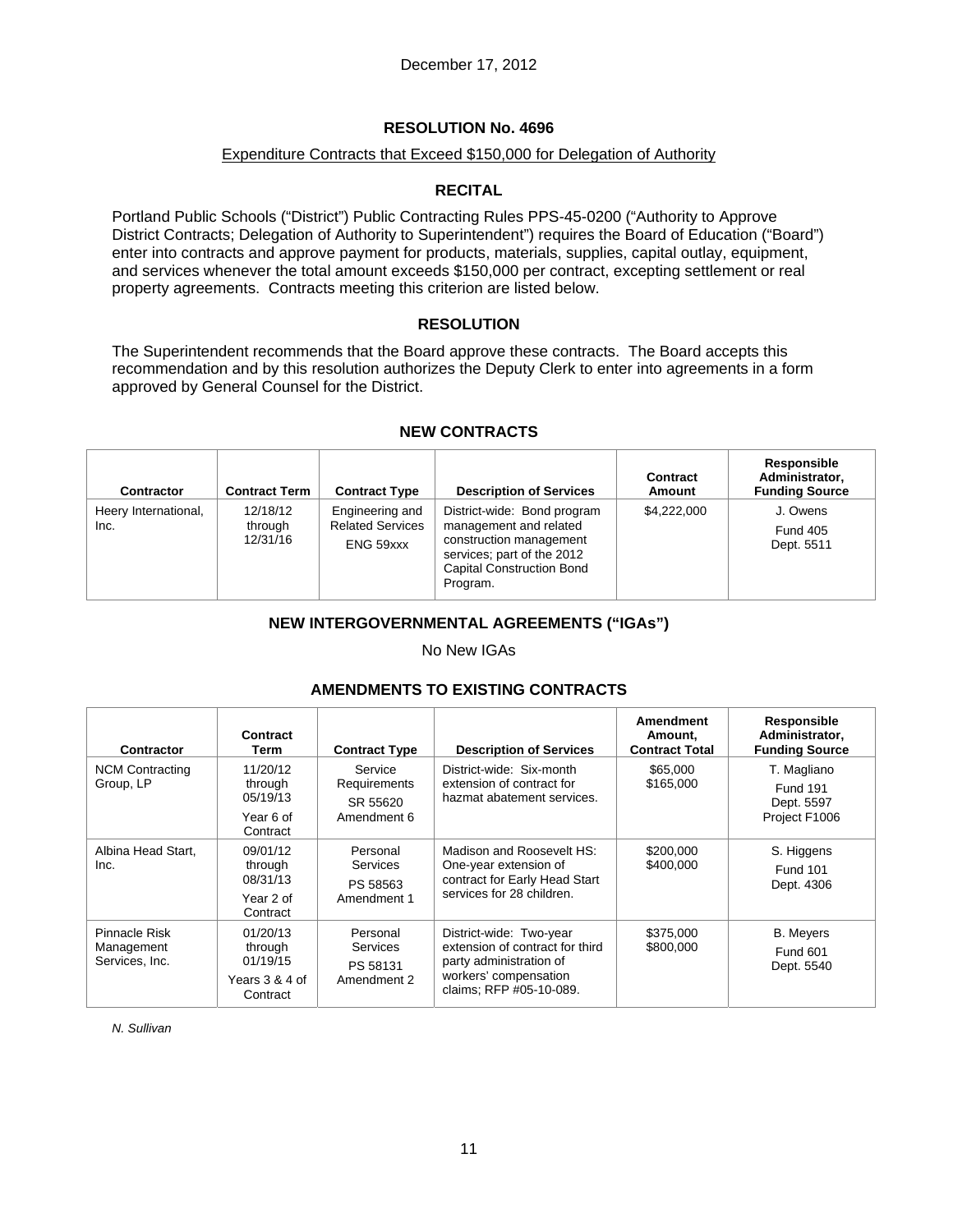### Other Matters Requiring Board Action

The Superintendent RECOMMENDED adoption of the following items:

### Numbers 4697 through 4702

During the Committee of the Whole, Director Sargent moved and Director Knowles seconded the motion to adopt Resolution 4697. The motion was put to a voice vote and passed unanimously (vote: 6-yes, 0-no, with Director Morton absent and Student Representative Garcia voting yes, unofficial).

During the Committee of the Whole, Director Belisle moved and Director Knowles seconded the motion to adopt Resolution 4698. The motion was put to a voice vote and passed unanimously (vote: 6-yes, 0 no, with Director Morton absent and Student Representative Garcia voting yes, unofficial).

During the Committee of the Whole, Director Regan moved and Director Adkins seconded the motion to adopt Resolution 4699. The motion was put to a voice vote and passed unanimously (vote: 6-yes, 0 no, with Director Morton absent and Student Representative Garcia voting yes, unofficial).

During the Committee of the Whole, Director Sargent moved and Director Regan seconded the motion to adopt Resolution 4700. The motion was put to a voice vote and passed unanimously (vote: 6-yes, 0 no, with Director Morton absent and Student Representative Garcia voting yes, unofficial).

During the Committee of the Whole, Director Knowles moved and Director Regan seconded the motion to adopt Resolution 4701. The motion was put to a voice vote and passed by a vote of 4-1-1 (vote: 4-yes, 1-no [Adkins], 1-abstained [Gonzalez], with Director Morton absent and Student Representative Garcia voting yes, unofficial).

Director Adkins moved and Director Belisle seconded the motion to adopt Resolution 4702. The motion was put to a voice vote and passed unanimously (vote: 6-yes, 0-no; with Director Morton absent and Student Representative Garcia voting yes, unofficial).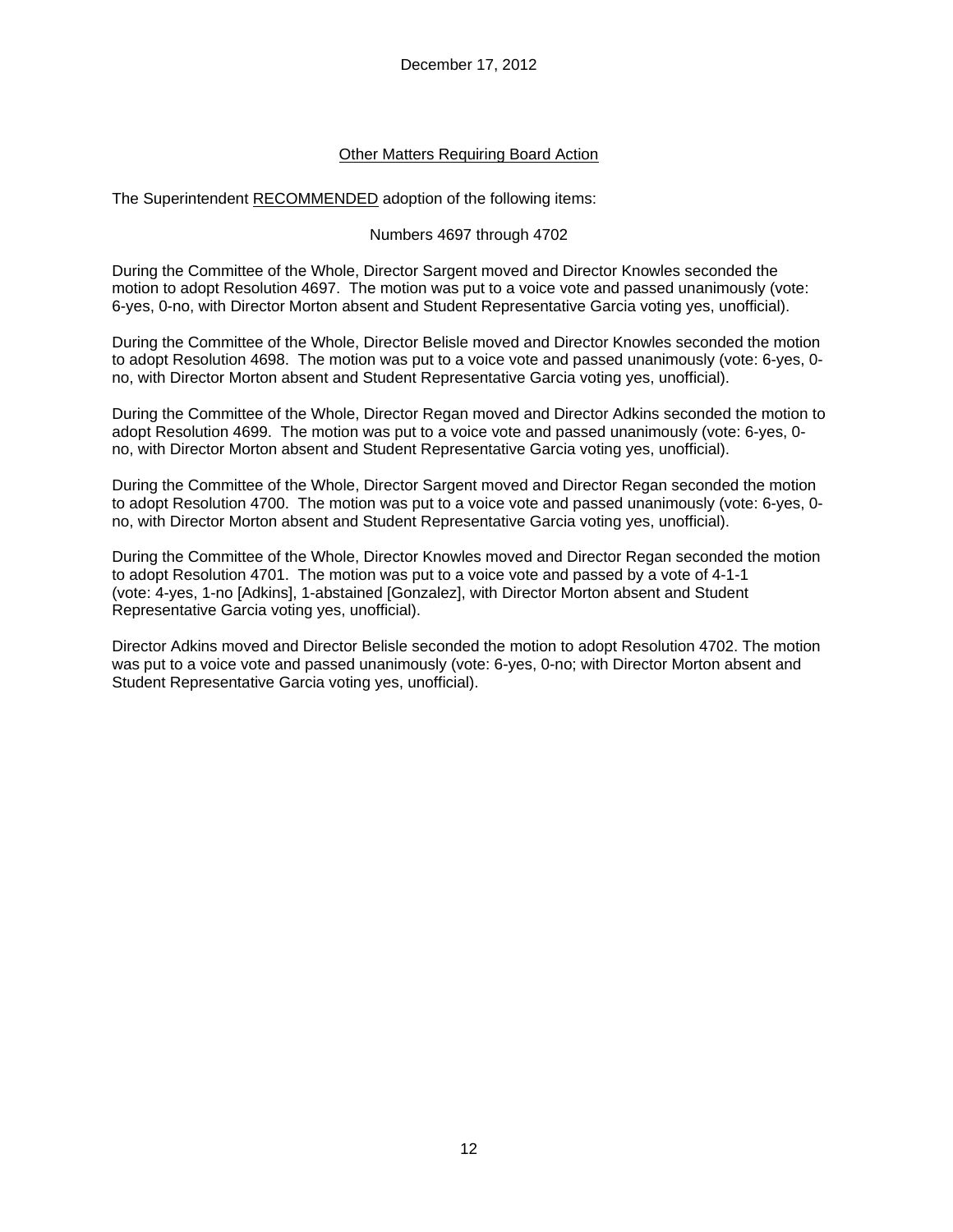#### Authorizing the Superintendent to enter into an Intergovernmental Agreement with the City of Portland for the Arts Education and Access Fund

# **RECITALS**

- A. Arts and music are essential to a high quality, well-rounded education.
- B. National research links access to arts and music education to improved test scores, graduation rates and college admittance, particularly for lower-income students and students at risk.
- C. Budget cuts have resulted in a steep decline in arts and music education in Portland schools leaving hundreds of students with no access to certified instruction in art, music, dance or drama in the 2012/13 school year.
- D. Portland schools have fallen well behind the national average in terms of schools offering art instruction and offering music.
- E. Certified in-school arts and music instruction is the cornerstone of a complete arts education, providing students with the opportunity to develop skills in creative and critical thinking, collaborating, and communicating.
- F. Elementary school is the most strategic point in the public education continuum to invest in arts education in order to ensure equal access and opportunity to develop skills and grow for all students from the beginning of student experience and prevent early disparities in access.
- G. Recognizing these factors, the City of Portland placed Measure 26-146 on the ballot this November and voters approved a \$35 income tax to provide funding for more arts education and improved access to the arts for underserved communities.
- H. Portland Public Schools staff has been engaged with the City to develop an intergovernmental agreement to codify the implementation and operation of some of the provisions of the Arts Education and Access Fund that was created by the passage of Measure 26-146.

### **RESOLUTION**

- 1. The Board of Education records its appreciation to Mayor Adams for his advocacy for the arts in Portland and for funding for Portland's schools, The Board of Education also records its appreciation to the City Council for giving Portland voters the opportunity to demonstrate their support for arts education in the city's elementary schools and for improving access for underserved communities within the City.
- 2. The Board of Education expresses its gratitude to the voters of the City of Portland who approved this measure and have demonstrated their consistent support for public education in Portland.
- 3. The Board of Education hereby authorizes the Superintendent, or her designee, to execute the intergovernmental agreement between Portland Public Schools and the City of Portland that will guide and govern the operation of the Arts Education and Access Fund as it pertains to school district activity and obligations.

*N. Sullivan*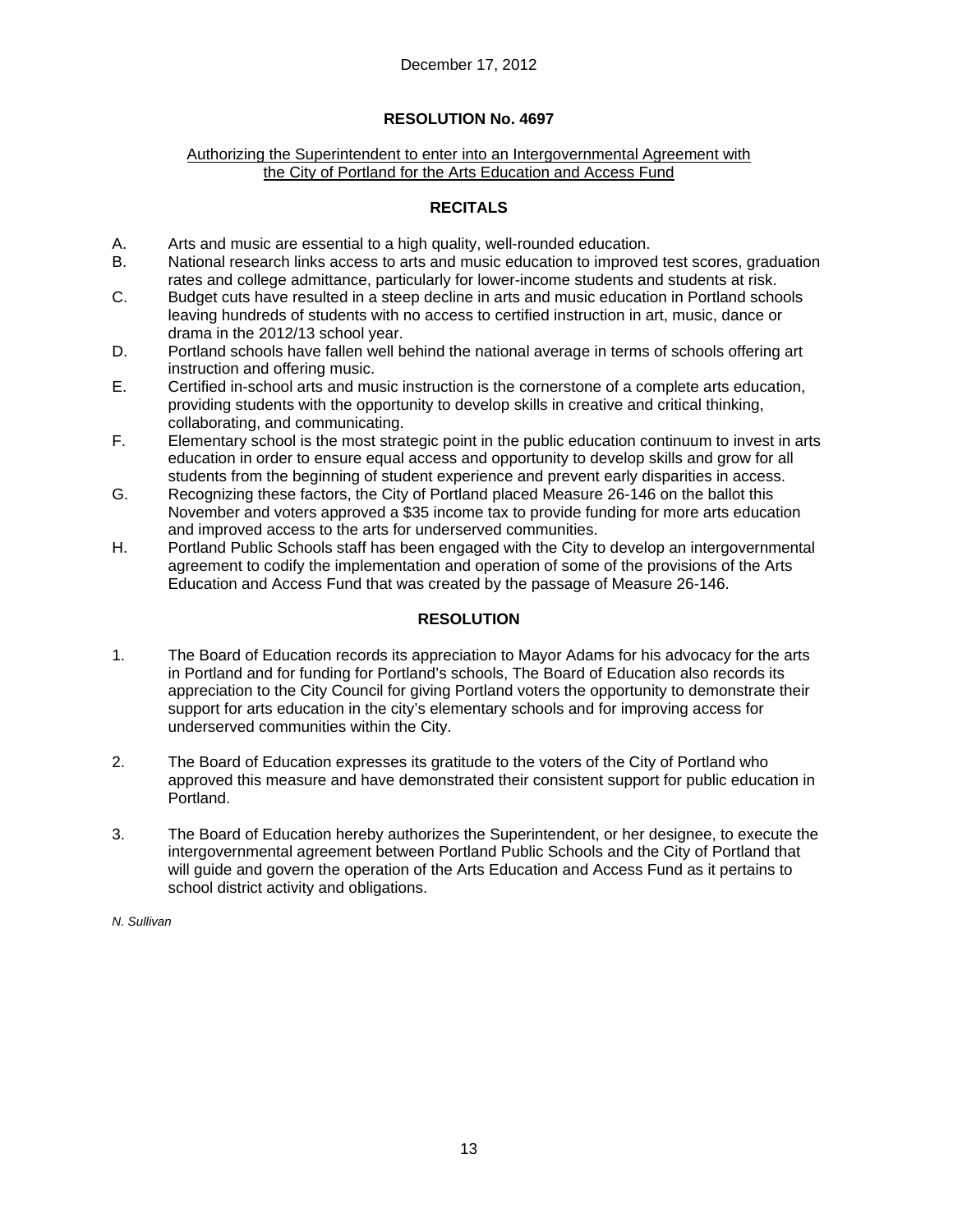A Resolution of the Board of Directors of School District No. 1J, Multnomah County, Oregon, acting as the Local Public Contract Review Board, Amending the District's Public Contracting Rules to Address Statutory and Administrative Rule Changes and Amending or Enacting New Class Special Procurements and Exemptions

## **RECITALS**

- A. The Board of Directors of School District No. 1, Multnomah County, Oregon ("District") acts as the Local Public Contract Review Board ("Board") pursuant to ORS 279A.060.
- B. ORS 279A.065 empowers public contracting agencies to adopt rules of procedure for public contracts, and the District has adopted such rules ("2010 Rules").
- C. ORS 279A.065(5)(b) requires a local contracting agency to review its rules for revision each time the Attorney General modifies the Model Rules for Public Contracts. The Attorney General has updated the model rules for 2012 in light of amendments to the Public Contracting Code in the 2011 legislature.
- D. ORS 279B.085 authorizes the Board to declare certain public contracts or classes of contracts for goods and services as special procurements exempt from the competitive procurement process otherwise required by ORS Chapter 279B, upon certain findings.
- E. ORS 279C.355(2) authorizes the Board to exempt certain contracts or classes of contracts for public improvements from competitive bidding under ORS Chapter 279C, upon certain findings.
- F. The Board deems it necessary and advisable to adopt updated Rules ("2012 Rules") to address these statutory and rule changes, to improve the format and usability of the District's Rules, and to provide for greater public transparency in regard to the District's procurement procedures.

### **RESOLUTION**

- 1. The Board hereby adopts the 2012 Rules attached as Exhibit A as the District's Public Contracting Rules.
- 2. The Board adopts the class special procurements and class exemptions from competitive bidding enacted in the 2012 Rules set forth in Exhibit A based on the findings in attached Exhibit B.
- 3. The District's 2012 Rules supersede and replace the District's 2010 Rules for procurements advertised or first solicited on or after the effective date of this Resolution. Procurements advertised or first solicited prior to the effective date of this Resolution shall continue to be processed under the 2010 Rules.

*N, Sullivan / E. Holt*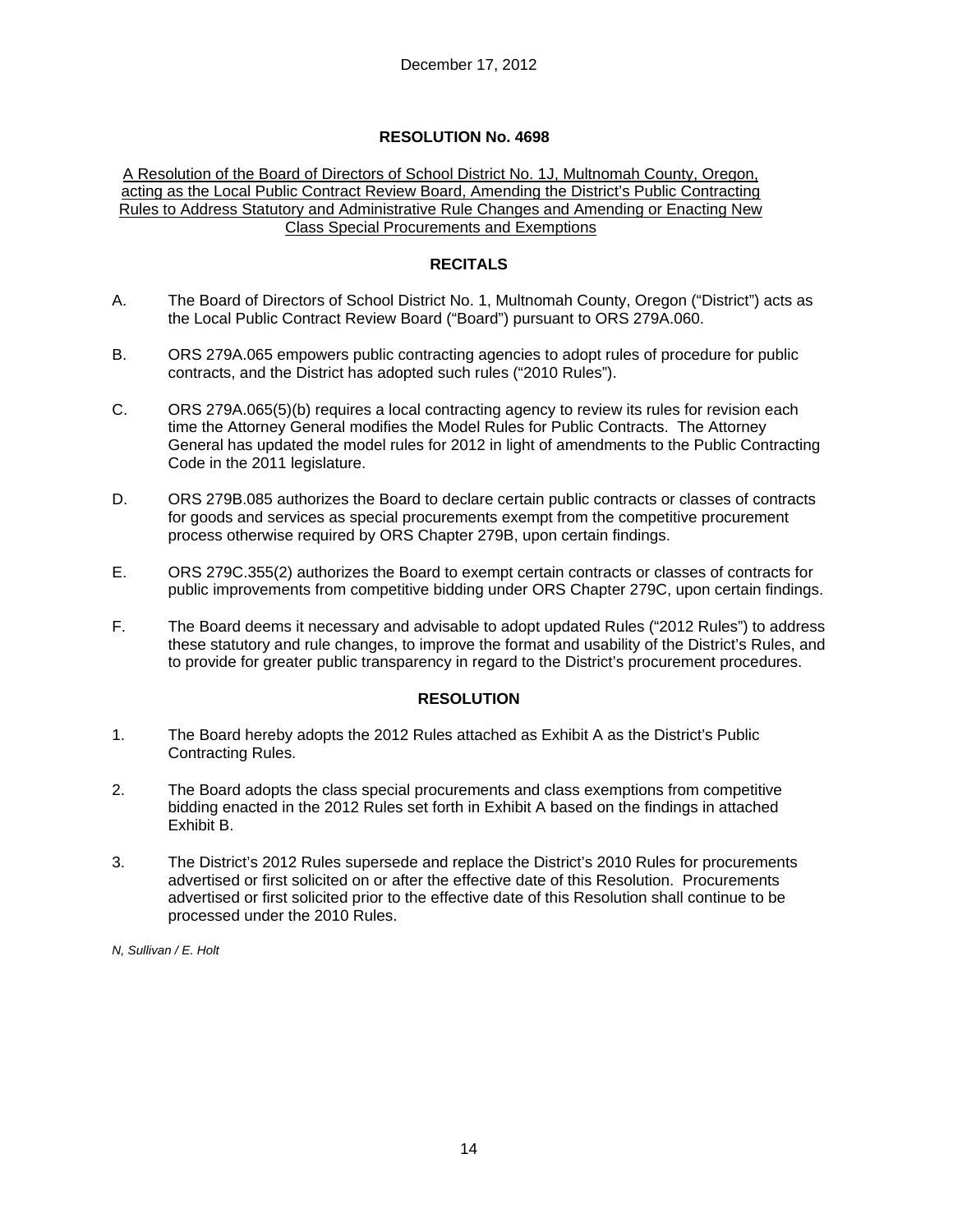#### 2012-2014 Agreement between Amalgamated Transit Union and School District No. 1J, Multnomah County, Oregon

### **RESOLUTION**

The Co-Chairs of the Board of Education and the Chief Human Resources Officer are authorized and directed to execute the 2012-2014 Agreement between the Amalgamated Transit Union Local 757, representing Bus Drivers, and School District No. 1J, Multnomah County, Oregon, on the terms presented to the Board and filed in the record of this meeting.

*S. Murray / B. Logan* 

### **RESOLUTION No. 4700**

#### Resolution Approving Renewal and Enrollment Cap Request for Portland Village Public Charter School

### **RECITALS**

- A. On January 2, 2012, Portland Village Public Charter School ("Portland Village" or "PVS") submitted a request for charter renewal, including a request that the District agree to increase PVS's enrollment capacity to 500 students.
- B. On February 28, 2012, the Portland Public Schools Board of Education ("Board") held a public hearing in consideration of PVS's renewal request.
- C. On March 21, 2012, the Board adopted Resolution No. 4570 approving PVS's request to renew its charter. Resolution No. 4570 also included a number of conditions to be included in the renewal charter agreement, including a condition that the enrollment of PVS not exceed 400 students. This was recommended by staff for several reasons:
	- i. PVS's initial application was for a two-track K-8 and enrolling a maximum of 396 students.
	- ii. There is precedent for a 400 student cap, as the first renewal contract was also capped at 400 students.
	- iii. Not including the amount withheld by the district, the allocation to PVS next year would have resulted in a projected net increase of \$454,446.98.
	- iv. Because of the impact that this financial loss would have had on the district during a severe funding shortfall, the staff recommended that the Board approve the renewal of Portland Village, and include a continuing cap of 400 students. In the staff recommendation, PVS was also invited to return with its request during the term of its contract in a better budget situation.
- D. Throughout the spring and summer, the District and PVS worked to negotiate the renewal charter, and extended the length of the current contract four times to accommodate these discussions. All issues were resolved with the exception of the enrollment cap. Portland Village is building out to become a two-track K-8 school, but because it increased its class sizes beyond its projected growth model, it is currently two tracks through  $6<sup>th</sup>$  grade and one track each in  $7<sup>th</sup>$  and  $8<sup>th</sup>$  grade, and is nearing its enrollment capacity.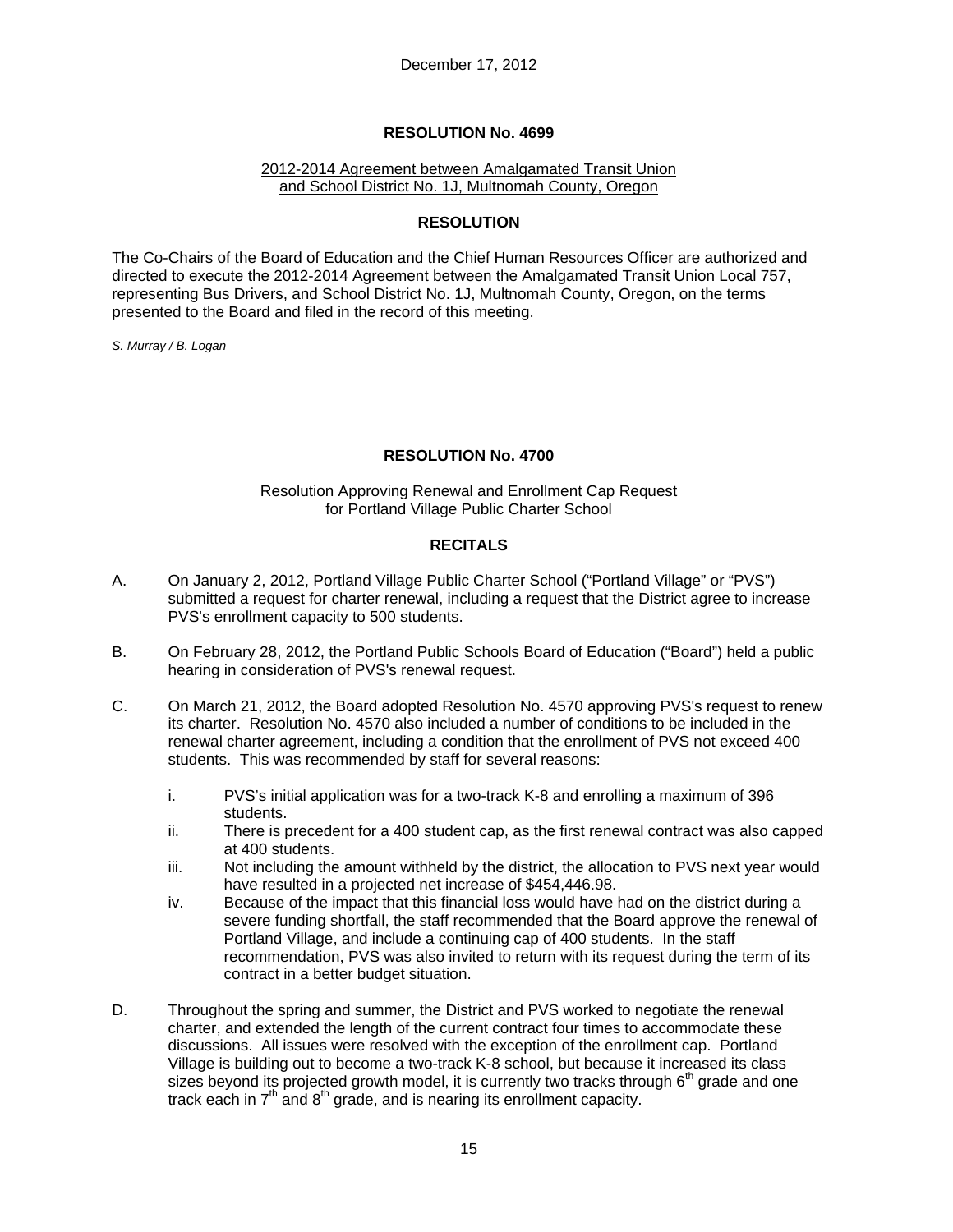- E. At the time that PVS contested the proposed enrollment cap, the question that was presented was whether or not a district has a right to negotiate any enrollment cap into a charter contract, and PVS's request at that time was to remove the enrollment cap language from the contract in its entirety. Portland Village now acknowledges the enrollment cap language in the contract, but requests that it be increased.
- F. Even though the District granted PVS's renewal request, OAR 581-020-0359(7)(b) provides that if a sponsor and a charter school fail to enter into a new charter agreement within the timeline agreed by the parties, the sponsor will be treated as having not renewed the charter and the sponsor must send the charter school a notice of nonrenewal. The District sent this required notice of nonrenewal on September 5, 2012. PVS submitted a revised renewal request on October 5, 2012, stating that its sole request was that the District agree to increase PVS's enrollment capacity to 492 students.
- G. Portland Village then modified the enrollment cap request and asks that the Board consider a maximum enrollment of 444 students (419 students in 2013-14 and 444 students in 2014-15).
- H. Following receipt of the revised renewal request, the District has 45 days to hold a public hearing regarding the revised renewal request, which it did on November 7, 2012. Within 10 days after the public hearing, the District must notify PVS of the District's intent to renew or not renew the charter and, within 20 days of the hearing, the District must either renew the charter or state in writing the reasons for denying the renewal of the charter. PVS agreed to join the District in a waiver request to the Oregon Department of Education ("ODE") for an extension of this timeline to accommodate already-scheduled Board meetings. This waiver was granted by ODE on November 16, 2012.
- I. Portland Village is currently open and operating under the existing charter and will remain open and operating under the existing charter during any appeal to the State Board of Education by PVS.
- J. The Superintendent's recommendation is to allow Portland Village to exceed its current enrollment cap of 400 while its larger classes of 25 students move through the grades and transition out of the school, while limiting its incoming enrollment to 22 students per class. This would bring Portland Village back to 400 students by the 2020-21 school year. However, due to the receipt of additional information from Portland Village and an interest in granting PVS's request, the following resolutions are adopted:

# **RESOLUTION**

- 1. Portland Village's charter renewal request is again granted, and its request to raise its enrollment cap to 419 students in 2013-14 and 444 students in 2014-15 is approved.
- 2. When the new PVS contract is executed, it will be for a flexible 5-year period, as described and approved in Board Resolution 4570 on March 21, 2012, with renewal tentatively scheduled for June 2017, if deemed necessary at the time.
- 3. The Board of Education for Portland Public Schools directs staff to negotiate a charter agreement between the District and PVS that is consistent with ORS Chapter 338 and with District policies, is in a form approved by the District's General Counsel, and that includes the enrollment growth model as described above. All other terms and conditions of Resolution 4570 remain the same.

*K. Wolfe / K. Miles*